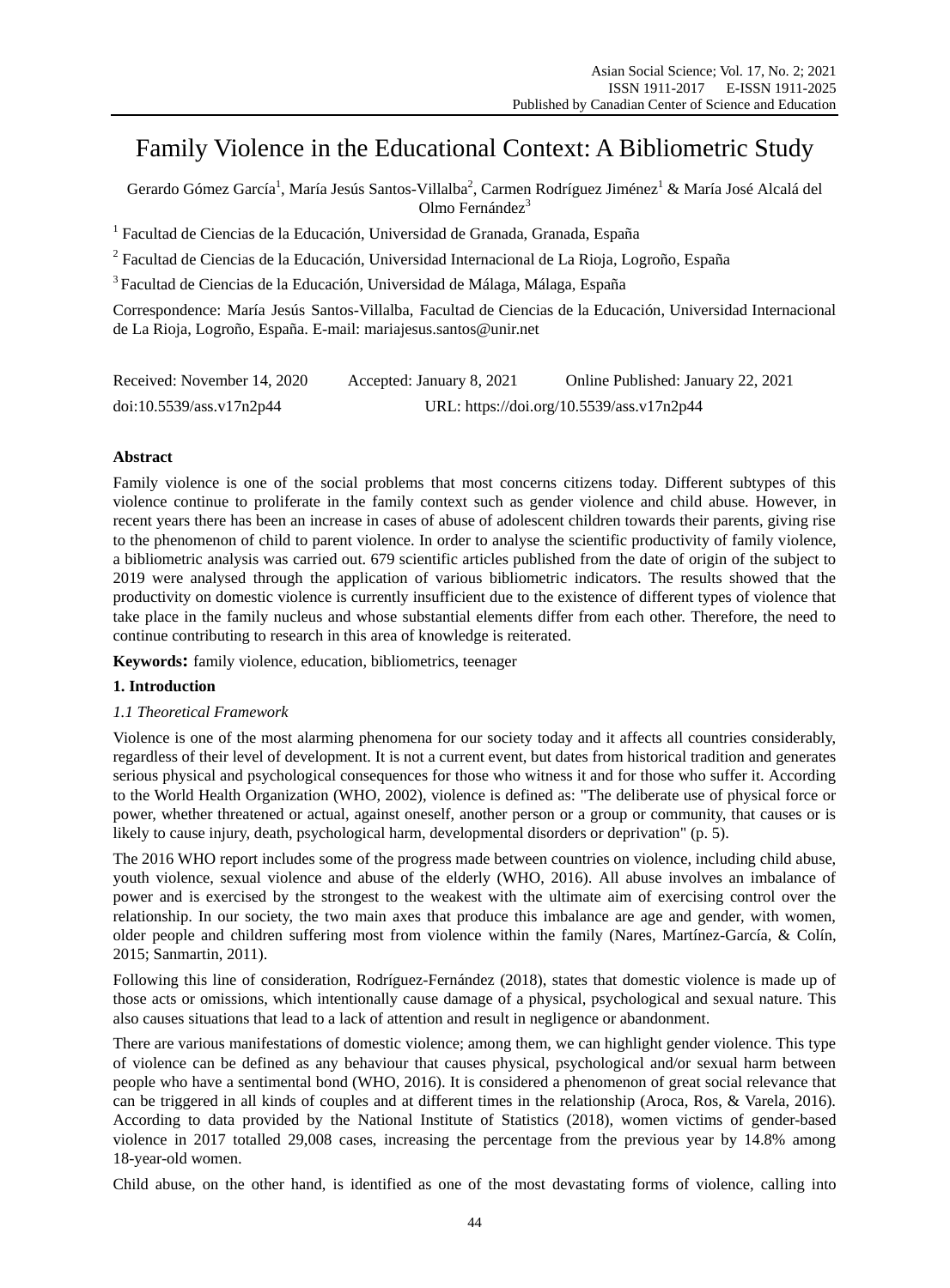question traditional family models based on a culture of patriarchy from which serious consequences derive (Alonso-Gutiérrez et al., 2018; Bernal, García-Álvarez, & Arteaga, 2018; McGuire & London, 2020). In this way, domestic violence can also be called vertical and horizontal. It is called vertical when it goes from one hierarchical subsystem to another (from parents to children, from children to parents); and it is called horizontal when it occurs in the same subsystem, in the couple, between siblings, etc., (Barbolla, Masa, & Diaz, 2011).

Vertical violence upwards or upward, has been called Filio-Parental Violence (Pereira, 2011). In Europe, until relatively recently, this type of violence has lacked interest, so that we currently find little scientific literature and the studies that have been carried out only use data from those cases that are reported, leaving in the shadows those others that remain hidden within the family. One of the difficulties that arose around the concept of Philio-Parental Violence (PPC) was the absence of agreement on definitions in order to arrive at a conceptualisation. In addition to the lack of consensus, the first definitions were brief and not very operationalised, and paid attention only to a small set of violent behaviours (Ibabe, Jaureguizar, & Díaz, 2007).

The most current definition of FPV was proposed by the Expert Group of the SEVIFIP (Spanish Society for the Study of FPV) after an analysis of the different contributions of various authors (Aroca, 2010; Cottrell, 2001; Gallagher, 2004). This resulted in being able to reach an agreement on what can be understood about this type of violence and the categories that should be included and excluded. FPV would therefore be understood as:

"Repeated behaviour of physical, psychological (verbal or non-verbal) or economic violence, directed at parents or those who take their place. Excluded are punctual aggressions, those that occur in a state of diminished consciousness that disappear when the consciousness recovers (intoxications, abstinence syndromes, delirious states or hallucinations), those caused by psychological alterations (transitory or stable) (autism or severe mental deficiency) and parricide with no history of previous aggressions" (Pereira et al., 2017, p.220).

Currently, there seems to be a relatively majority consensus in recognising that what is new is not so much the phenomenon itself but its emergence in the public light. This fact can be derived because of either the existence of a greater social awareness and sensitivity in relation to this type of violence, or because of the increase in the number of cases reported, legislative advances or even the proliferation of specialised services in charge of working on this type of issue.

In analysing the data about the magnitude and impact of this problem situation, it is important to take into account several variables. Furthermore, knowing the frequency of this type of violence is quite complex, since both cultural and methodological factors largely condition a reliable estimate of the extent of this phenomenon (Mart ínez, Estévez, Jiménez, & Velilla, 2015).

In the case of cultural variables, for example, it is very common to maintain an attitude of concealment of the situation due to shame. There can be cases where the fear of the reaction of the children themselves and the need to protect the family image, or some reactions of violence and aggressiveness of the children become normalised by the parents (Gallego, Novo, Fariña, & Arce, 2019; Pérez & Pereira, 2006; Santos-Villalba & Leiva, 2020).

Different researches show that the prevalence rates of physical aggressions towards parents in the general population range from 4.6% to 21% (Calvete, Orue, & Sampedro, 2011; Simmons, McEwan, Purcell, & Ogloff, 2018), although these values increase considerably in samples belonging to young offenders, reaching values of up to 54% (Del Hoyo-Bilbao, Gámez-Guadix, Orue, & Calvete, 2018). In the same way, the rates of psychological aggressions are much higher than the rates corresponding to aggressions of a physical nature, presenting values that oscillate between 34% and 93% (Calvete, Orue, & González-Cabrera, 2017). In addition, it should be noted that most of the research undertaken in the framework of philo-parental violence has shown that it is exercised to a much greater extent towards the figure of the mother, which can be explained by arguing that in most cases it is she who is most present in the upbringing of children (Calvete & Veytia, 2018).

In recent years, there have been a number of studies of the same nature focusing on specific types of family violence. Thus, we find bibliometric scientific articles on gender violence (Arias, Velasco, & Novo, 2016; Brilhante, Moreira, Vieira, & Catrib, 2016) and others focused on child violence (Tran, et al., 2018; Vega-Arce & Núñez-Ulloa, 2018).

## **2. Method**

This study follows a methodology characteristic of bibliometric studies (Cruz, 1999). Bibliometric analysis is a methodology based on the study and evaluation of the production of research in a specific field on a given topic (Diem & Wolter, 2013; Castillo & Carreton, 2010). At first, the descriptors related to the subject matter to be studied have been established, having finally as a search equation the key words "FAMILY VIOLENCE" AND "EDUCATION".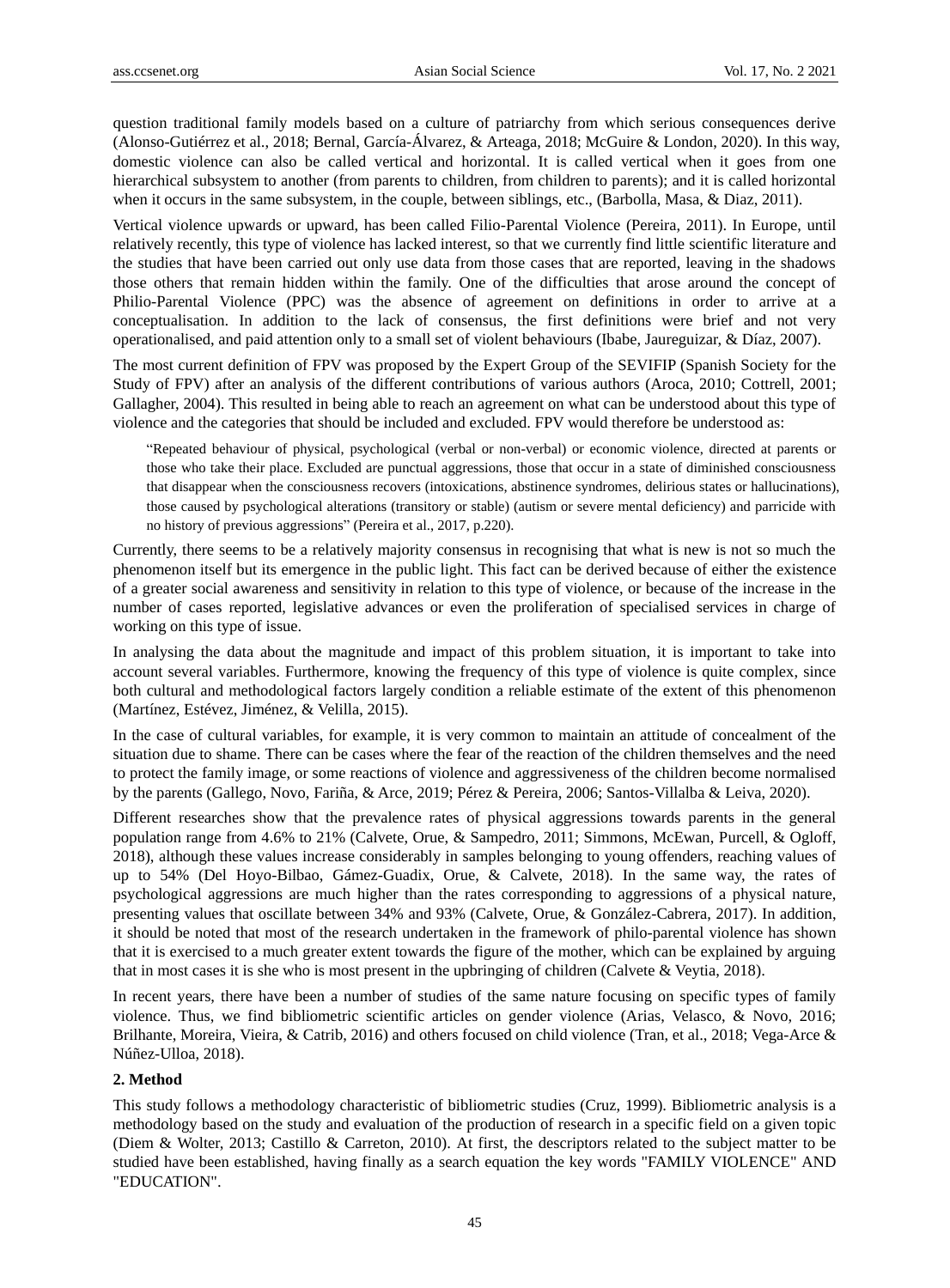The search has been carried out during the first months of the year 2020 and has been done in the Scopus database, since it is a repository with great rigour and prestige in all the scientific documents it contains. In addition, this database has a series of characteristics that allow the limitation and selection of certain search indicators that facilitate and adapt their use to the preferences of each moment. In order to obtain the final sample (n=704), the inclusion and exclusion criteria were applied as shown below (table 1):

Table 1. Inclusion and exclusion criteria used in the bibliometric analysis.

| Inclusion criteria                              | Exclusion criteria                              |
|-------------------------------------------------|-------------------------------------------------|
| Using the theme of family violence in education | Family violence unrelated to education          |
| Scientific articles                             | Congress proceedings, book chapters, books,     |
| Production until 2019                           | The year 2020 as it is not yet completed        |
| Only magazines as a source                      | Article in press (accepted without publication) |
|                                                 |                                                 |

*Note.* Own production

Once the inclusion and exclusion criteria have been defined, we will proceed to define the questions, and therefore the objectives that motivate this work (Table 2).

| Objective                                                                       | <b>Ouestion</b>                                                                      | Indicator                                                   |  |  |
|---------------------------------------------------------------------------------|--------------------------------------------------------------------------------------|-------------------------------------------------------------|--|--|
| Evolution<br>the<br>of<br>and<br>its<br>area<br>productivity                    | When did the research treatment of FV in<br>education originate?                     | A.1. Number of articles and<br>years of publication         |  |  |
| (A)                                                                             | What has been the evolution of FV in<br>education?                                   | A.2. Diachronic productivity<br>and Price Law.              |  |  |
| Characteristics<br>journals<br>of<br>and<br>dispersión of scientific production | What are the main magazines that publish<br>about FV in education?                   | The most<br>B1.<br>productive<br>magazines on the subject.  |  |  |
| (B)                                                                             | How are the articles distributed in the total<br>number of producing journals?       | B <sub>2</sub> . Bradford s Law.                            |  |  |
| Productivity of the autor and more                                              | Who are the most prolific authors?                                                   | C1. List of authors<br>plus                                 |  |  |
| prolific institutions.                                                          | What is their citation level and impact rate?                                        | producers on FV.                                            |  |  |
| (C)                                                                             | Which institutions are the most productive?                                          | C <sub>2</sub> . List of the most prolific<br>institutions. |  |  |
|                                                                                 | Does the level of authors' contribution follow a                                     |                                                             |  |  |
|                                                                                 | particular pattern?                                                                  | C <sub>3</sub> . Lotka's Law.                               |  |  |
| More researched topics within the<br>sample.                                    | What topics are most addressed within FV and<br>education?                           | D1. List of the most frequently<br>discussed topics.        |  |  |
| (D)                                                                             | What are the key words and the connection<br>between them in the different articles? | D2.<br>Map<br>connection<br>of<br>between key descriptors.  |  |  |

Table 2. Research objectives, questions and indicators that will provide answers

*Note.* Own production

#### **3. Results**

*3.1 Evolution of the Area and Its Productivity*



Figure 1. Diachronic productivity of family violence in education from 1980 to 2019

*Note.* Own production

With regard to the production indicators, the diachronic productivity is specified in figure 1. If we look at the literature, we can see that at the beginning in the year 1980 it only has 1 document (0.14%) and that the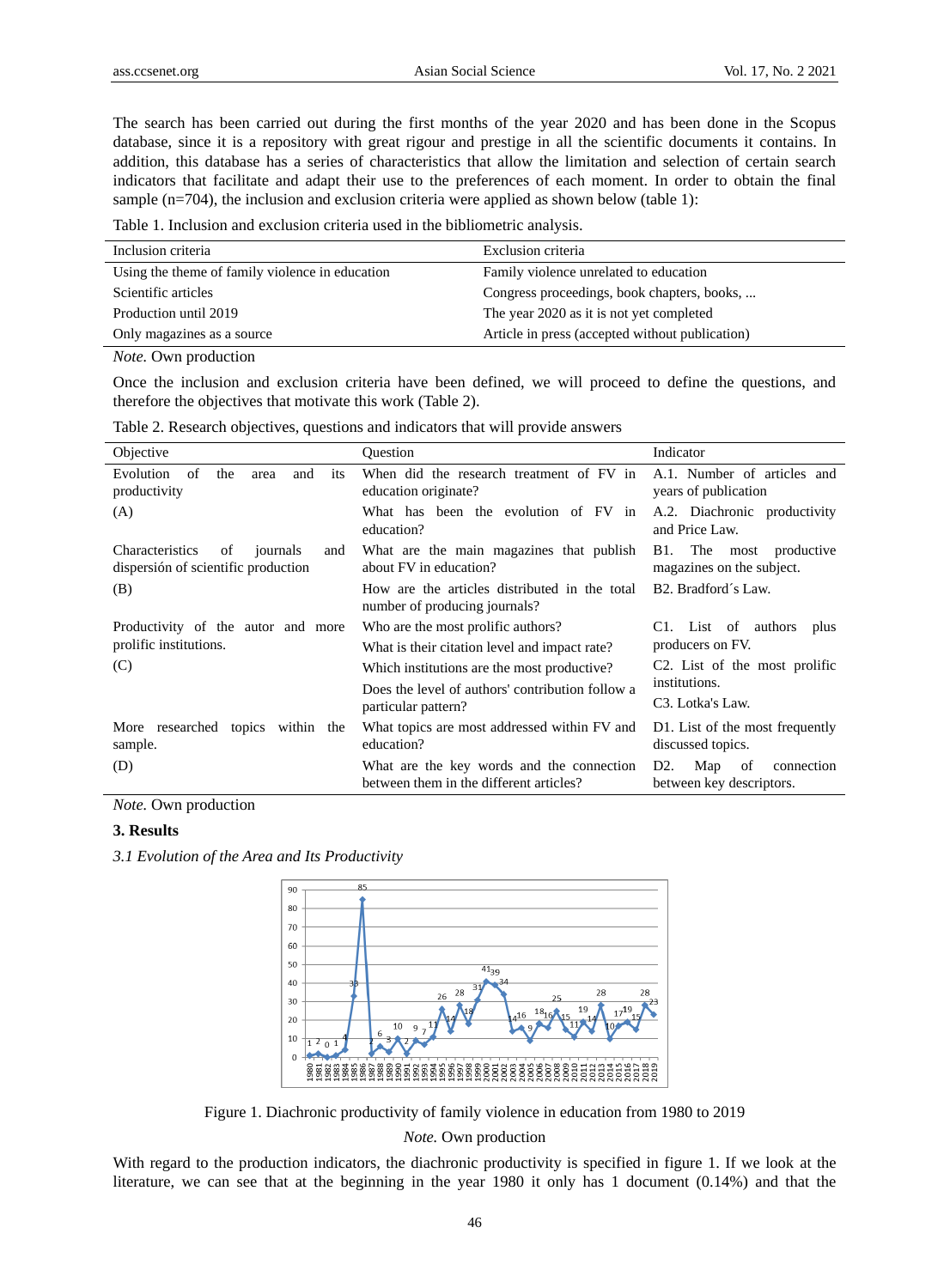exponential growth is found from the year 1994 (1.56%), reaching its maximum level in the year 1986 with 85 documents (12.07%). In this case, Price's Law is not fulfilled, because we do not find any period of 10-15 years in which there is a duplication of scientific literature (Price, 1986).

## *3.2 Characteristics of Journals and Dispersion of Scientific Production*

The Bradford´s Law indicates that a small number of journals, in this case called the core, concentrate a number of articles that is equal to or very similar to those grouped in other zones (zones 1 and 2) which are proportional to the number of documents in the core (Miranda, 1990). Similarly, it is shown how scientific journals are grouped into several zones that encompass approximately the same number of articles as in the nucleus (figure 2). The total is 402 journals and 704 articles, distributed in three zones with an average of 250 articles each, where it can be seen that the nucleus with 16 journals has a very similar number of articles as the rest of the zones.



Figure 2. Bradford  $\acute{\text{s}}$  dispersal area of scientific journals on family violence in education *Note.* Own production

With regard to the most productive journals, figure 3 shows the 10 (2.48%) which concentrate a considerable number of publications, in this case 147 articles (20.88%). Thus, we can see how the two journals that accumulate the most scientific articles in this respect have only one document of difference, these are Child Abuse Neglect and Academic Medicine, with 27 and 26 files respectively. The following journals have considerably fewer articles, 16 and 14 respectively (Journal of Family Violence and Violence and Victims). The other journals, no longer suffer a jump of this size in the number of documents, but these are progressively decreasing as we advance in the journals of the subject.



Figure 3. More productive magazines in the area of family violence and education *Note.* Own production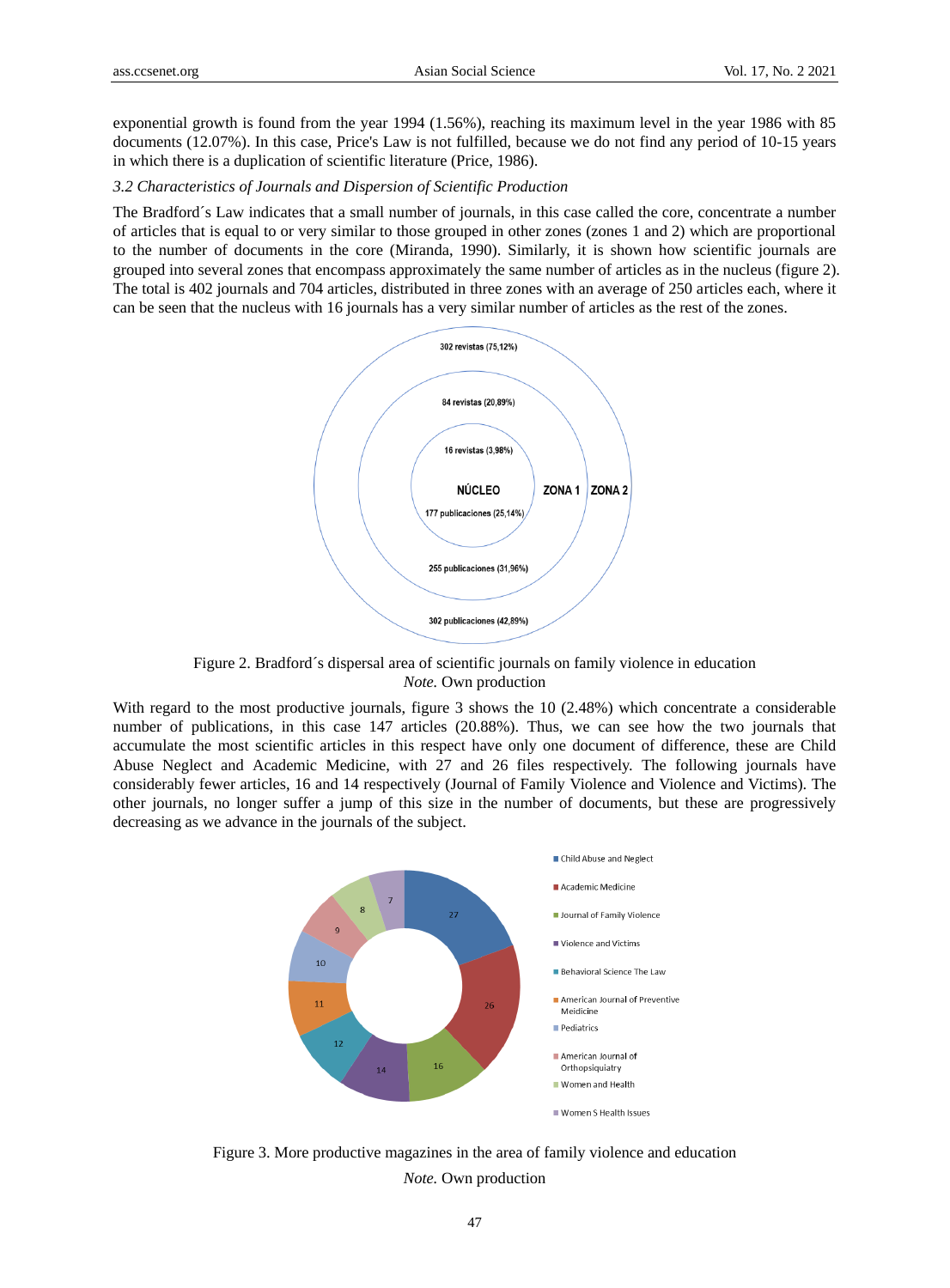#### *3.3 Author's Productivity and Most Prolific Institutions*

The impact indicators presented below have been divided into three factors which allow us to know the level of influence of family violence in the educational environment as an object of study.

Firstly, it is a question of knowing the most prolific authors at the same time as evaluating them (table 3). In this case, the author with the highest scientific productivity is Short with a total of 6 contributions, followed by Alpert (4) and Caspers (3). However, these authors do not correspond to those with the highest impact index, in that case we find Fullerton  $(I=1872)$  and Gerbert  $(I=1153)$ .

| Author                 | Number of<br>documents | $\%$ | Cites | Impact<br>rate | Institution                                                    |  |
|------------------------|------------------------|------|-------|----------------|----------------------------------------------------------------|--|
| Short, L.M.            | 6                      | .88% | 442   | 73,6           | Analytic Systems Associates, Inc.                              |  |
| Alpert, E.J.           | 4                      | ,58% | 588   | 147            | The University of British Columbia                             |  |
| Caspers, N.            | 3                      | ,44% | 664   | 221,3          | University of California, San Francisco                        |  |
| Christoffersn.<br>M.N. | 3                      | ,44% | 468   | 156            | Danish National Centre for Social Research                     |  |
| Fullerton, C.S.        | 3                      | ,44% | 5616  | 1872           | Uniformed Services University of the Health<br><b>Sciences</b> |  |
| Gerbert, B.            | 3                      | ,44% | 3459  | 1153           | University of California, San Francisco                        |  |
| Gervais, A.            | 3                      | ,44% | 1804  | 601,3          | Gouvernement du Québec                                         |  |
| Hadley, S.M.           | 3                      | ,44% | 75    | 25             | University of Minnesota Medical School                         |  |
| Haj-Yahia, M.N.        | 3                      | ,44% | 2135  | 711,6          | Hebrew University of Jerusalem                                 |  |
| Haley, N.              | 3                      | ,44% | 1409  | 469,6          | Montreal Public Health Department                              |  |

Table 3. Authors with the largest number of scientific articles on Family Violence and Education

*Note.* Own production

In this same line of authors, Lotka's law establishes that most of the scientific articles published come from a small number of specialised authors and that the rest of the articles are written by a considerable number of authors. This study confirms this premise. As can be seen in figure 4, where its logarithmic regression was plotted, it is stated that the distribution of scientific articles according to the number of authors follows a tendency of this nature, towards unity. The coefficient obtained in the calculation of the logarithmic model is R=0.8644, which indicates a high value of similarity between what is expressed in the model and the reality of the data distribution.



Figure 4. Correlation between number of authors and number of papers

*Note.* Own production

With regard to the most outstanding institutions in terms of scientific production on family violence and education (Table 4), it can be seen that the North American universities and study centres (The University of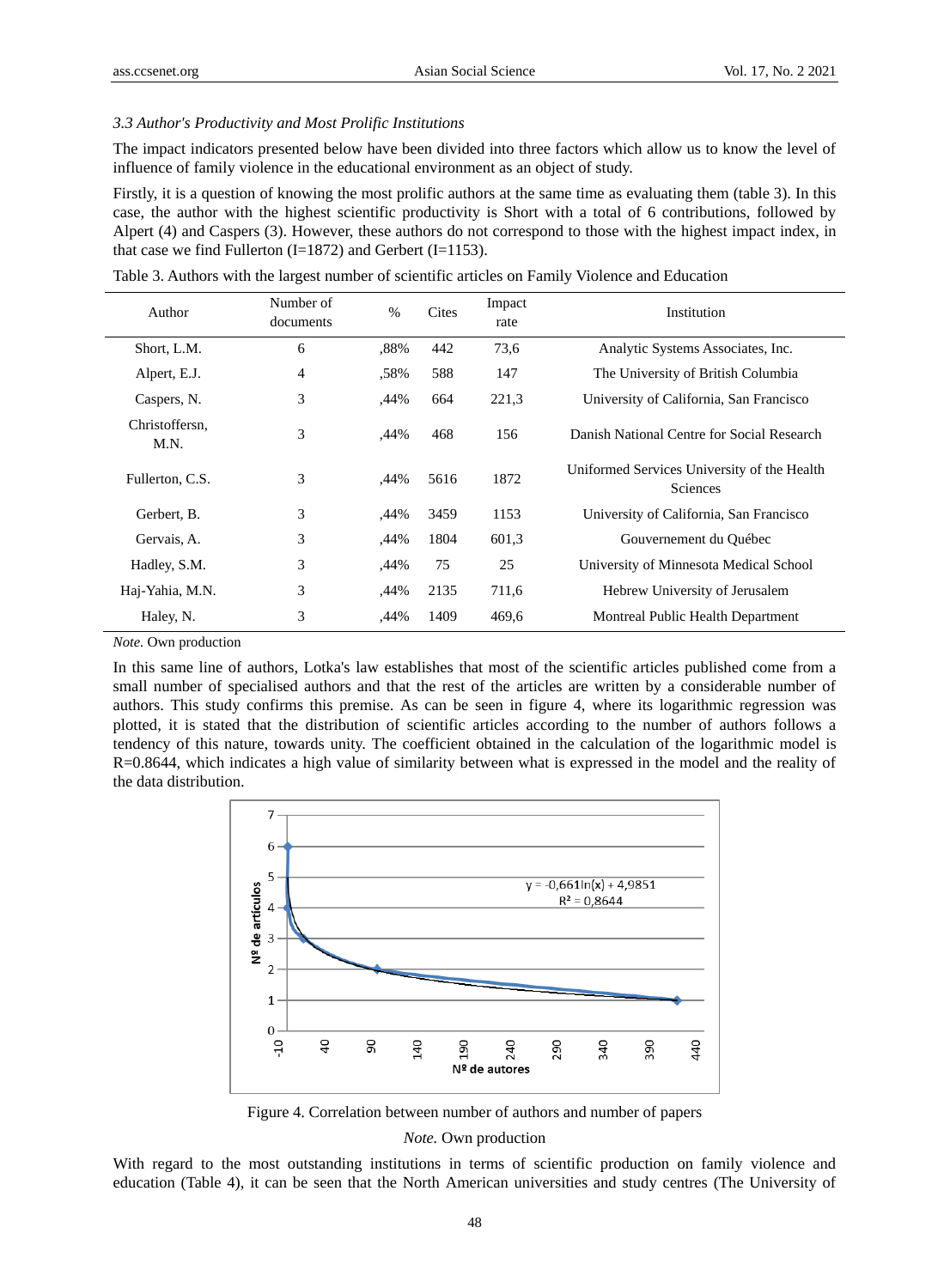North Carolina at Chapel Hill, Harvard Medical School, Centers for Disease Control and Prevention, John Hopkins University, etc.) comprise almost the entirety of documents on family violence related to education. It is followed by universities in Australia (University of Melbourne).

| Institutions                                      | Number of documents | %     | Cited | Impact rate |
|---------------------------------------------------|---------------------|-------|-------|-------------|
| The University of North Carolina at Chapel Hill   | 11                  | 1,56% | 657   | 59,72       |
| Harvard Medical School                            | 9                   | 1.27% | 335   | 37,22       |
| University of Melbourne                           | 9                   | 1.27% | 212   | 23,55       |
| Centers for Disease Control and Prevention        | 8                   | 1.13% | 764   | 95.5        |
| University of Montreal                            | 7                   | 0.99% | 133   | 19          |
| National Center for Injury Prevention and Control |                     | 0.99% | 421   | 60,14       |
| University of Toronto                             |                     | 0.99% | 282   | 40,28       |
| Johns Hopkins University                          | 6                   | 0.85% | 380   | 63,33       |
| University of Washington, Seattle                 | 6                   | 0.85% | 591   | 98.5        |
| University of Witwatersrand                       | 6                   | 0.85% | 168   | 28          |

Table 4. Institutions with the highest number of articles on family violence and education

*Note.* Own production

## *3.4 Most Researched Topics Within the Sample*

Before to the analysis of the most researched topics within the panorama of FV and education, it is convenient to clarify the intention of the articles, which we distinguish through the following structuring:

• Prevention of domestic violence, despite being intrinsic to all the articles, we differentiate a wide body of articles that covers the study of different predictive variables in different subjects that can prevent domestic violence.

Experiences or data collection of subjects who have suffered some kind of domestic violence, through different measuring instruments of different nature, and their inferential analysis. Proposals for improvement and reinvestment of this situation are provided.

Once this was described, based on the sample (n=704) considered for the present study, an analysis of the main themes in the papers studied was carried out and a percentage of the amount represented by that theme with respect to the entire sample was established.

Gender violence (65%), whose articles are focused on the study of possible psychological, socio-economic and intra-family predictors that give an indication of this situation, as well as bibliographical studies on the importance of awareness of this fact and social reality. The study of a qualitative nature through interviews and the collection of testimonies as an instrument for the collection of data from different samples from various study contexts stands out. The study of the resilience of the victims, the importance of this, and the proposal of actions and programmes based on psychiatry and psychological therapy to be able to reinvest these fatal experiences in possible cases of depression, mental illness or suicide are also carried out.

• Violence of parents against children, that is to say, the study of child abuse (15%) occupies the pages of numerous scientific documents in which the various causes that have consequently this event are highlighted, such as the consumption of drugs, mental disorders and severe stress, which lead to the degree of sexual, physical and psychological aggression. Of note are multivariate studies in which children and adolescents are questioned in a quantitative way about possible aggressions of a physical or emotional nature suffered by parents, the interviewing of testimonies of subjects who participate in the research and correlations between different variables such as aggressive behaviour, feeling of depression and its relationship with the aggression.

• Filio-parental violence (15%) in which adult children mistreat and assault their parents, normally of advanced age. The study of this subject lies in the characteristics of the profile of the aggressor child, the influence of variables such as drug consumption, alcohol, school failure, illness, among others. Therefore, studies of a quantitative nature are highlighted in which an attempt is made to establish binding relationships between different dependent and independent variables that have an influence. Programmes of educational reinsertion for those students who find themselves in this situation stand out.

• The "new" filio-parental violence (5%), a concept understood by several authors (Aroca, 2010; Pereira, 2011), in which adolescent children attack their parents. The study of this subtype of domestic violence focuses on the analysis of family characteristics and the profile of the aggressor child. Triggering factors revolve around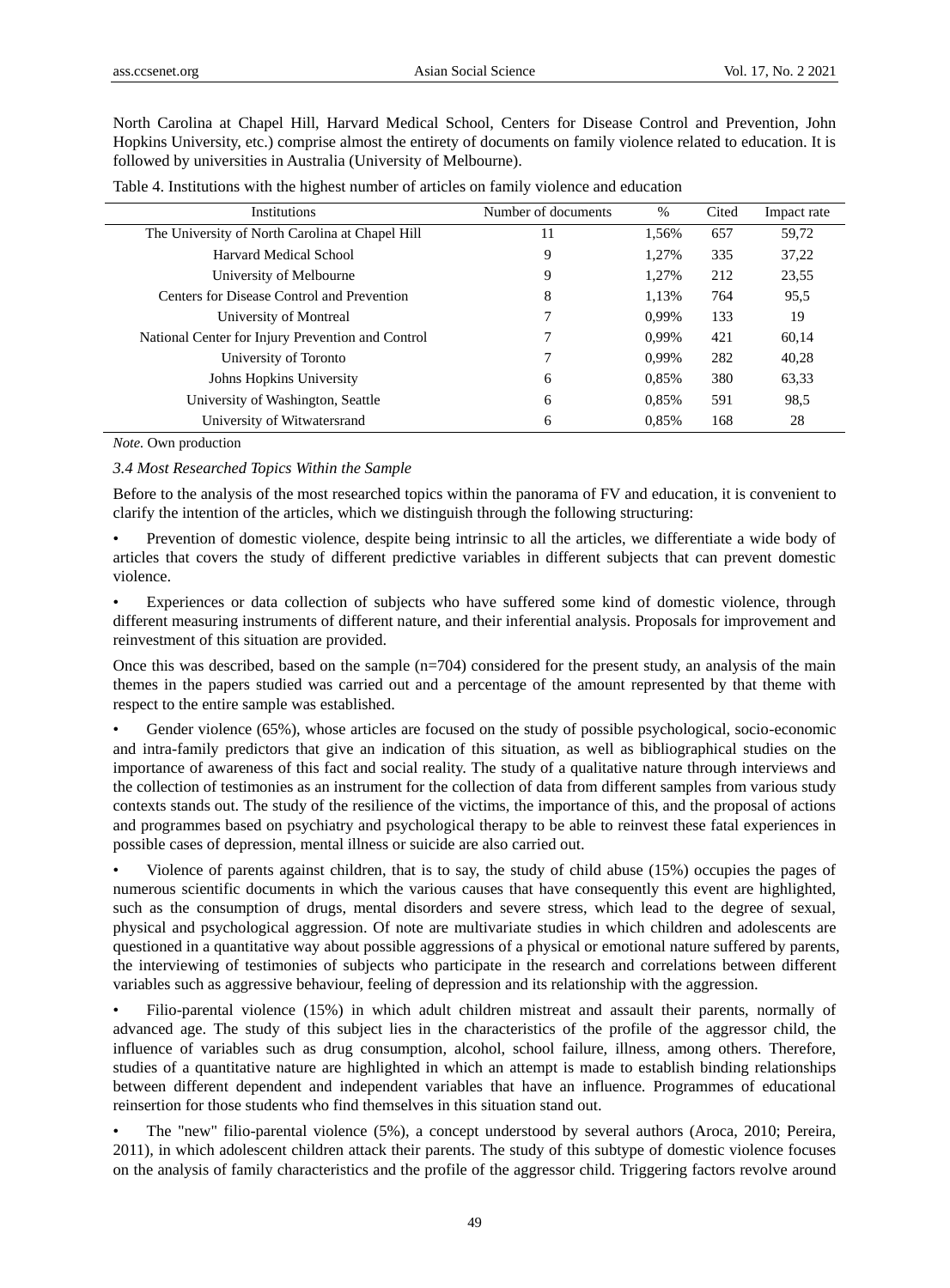a lack of clear rules and boundaries in the home and dysfunctional roles played by parents. It is worth mentioning the existence of some psycho-educational intervention programmes which aim to provide families with tools to re-establish links and improve coexistence.

## *3.5 Bibliometric Map*

Finally, through the VOSviewer software, a software specialised in the creation of nodal networks between the key words that are repeated in each article, a map of networks between descriptors is created, which shows the relationships between the key words used in the different articles on domestic violence in the educational context. As can be seen in figure 5, three differentiated groups or clusters are distinguished, each with a different colour. The size of the concepts indicates their frequency of appearance and greater number of connections between other descriptors.

If we look at the bibliometric map (figure 5), we can distinguish three clusters, each one defined by a specific colour. Firstly, we find the set of concepts in red, in which "human" stands out as the one that is most often repeated among the articles that make up the sample, followed by "female", "article" and "domestic violence". In the compendium of blue concepts, we find "education", "psychological aspect" and "child abuse", that is, education, psychological aspect and child abuse. Finally, in the green cluster, which is the one with the smallest nodes, we find significant terms such as "adolescent", "controlled study" or "family", terms that are linked to philo-parental violence described above.



Figure 5. Map of connection between key descriptors *Note.* Own production

# **4. Discussion**

The research that has been carried out allows us to extract the metadata from the scientific production regarding Family Violence and Education. In this way, 704 documents have been found which are concentrated over the years, but which do not follow an ascending course in terms of production, but rather find several high points in this trajectory, as in the years 1986 and 2000, and more recently 2013 and 2019. This new increase in scientific literature concerning domestic violence, regardless of its type, in recent years may be due, as Alonso-Gutiérrez et al. (2018) and Bernal et al. (2018) indicate, to changes and rethinking of the traditional patriarchal models that have prevailed in society until now. In the same line, different researches in the last decades (Aroca, 2010; Cottrell, 2001; Gallagher, 2004; Gallego et al., 2019; Pereira, 2011; Pereira et al., 2017; Simmons et al., 2018) have led to the conceptualisation of a new type of violence, the filio-parental, which has as a factor of interest not so much the existence of this one in itself, but the importance of its social visibility. In this respect, different authors have established the reasons why there are no more known cases of this type of violence and, therefore, it is not possible to investigate too much about it, its causes, its consequences, its possible solutions, etc. (Martínez et al., 2015; Pérez & Pereira, 2006; Santos-Villalba & Leiva, 2020). In practically all authors who study the different types of violence in depth, a common approach coexists; for example, Calvete and Veytia (2018) highlight that the most vulnerable figure and the one who receives the violence in most cases, whether it is physical or psychological, is that of the woman, a woman as a mother, an elderly person, an adolescent or a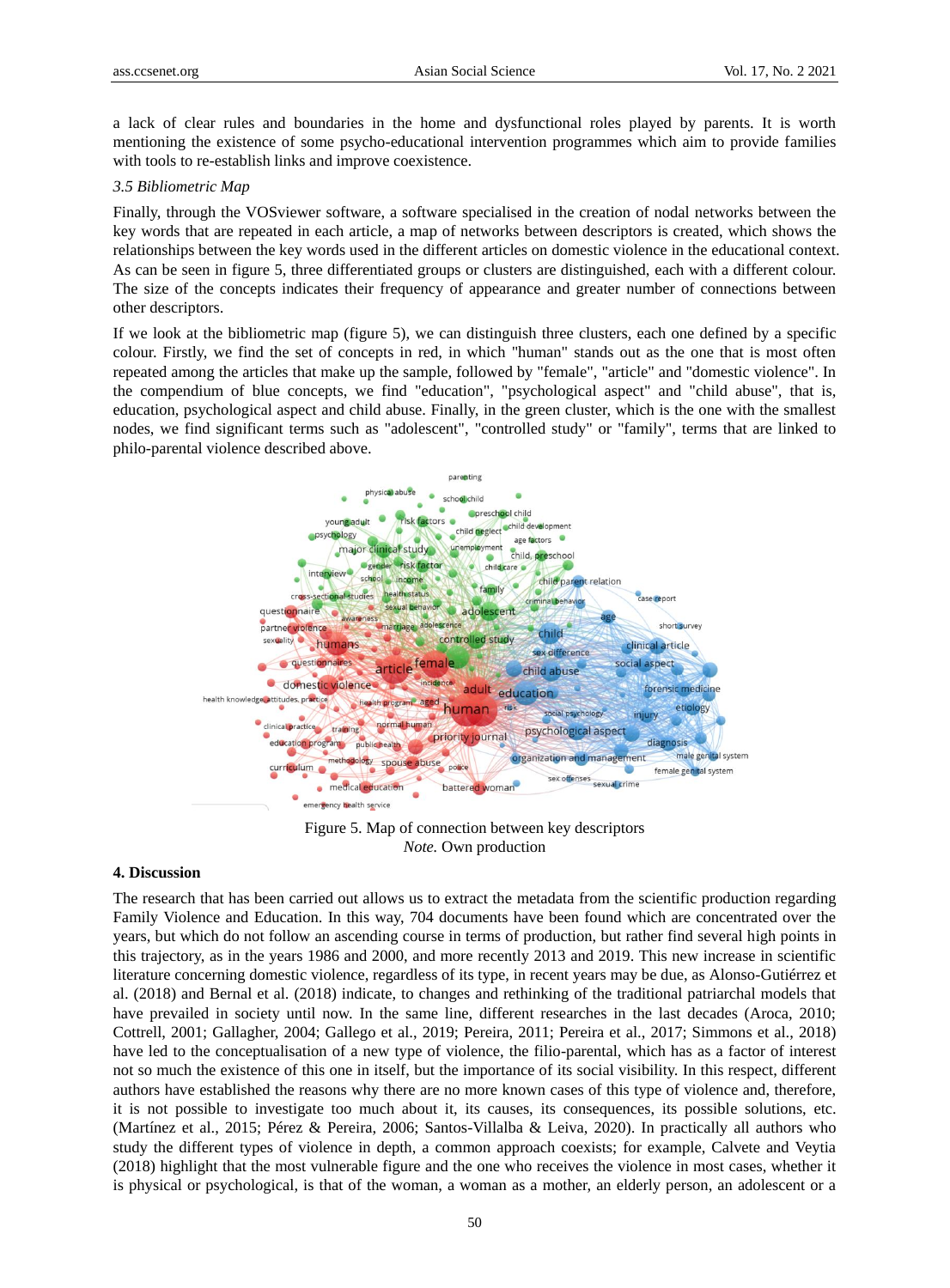#### wife.

With regard to the most productive journals where articles on our subject are found, it can be observed that a large part of them are related to the areas of medicine and paediatrics ("Academic Medicine", "Behavioral Science the Law", "American Journal of Preventive Medicine"). This could be because of the violence and its different manifestations are identified as a problem that must be studied and solved by doctors, psychologists, among other professionals in the same field. However, there is not a true representation of journals in the educational field in this sense, which leads to the recognition that the pedagogical factor is not really considered a determining factor in solving this problem or has not been considered of scientific interest in this area of knowledge until now. Furthermore, if we look at the bibliometric map shown above, we see that the key words of greater size are domestic violence, intimate partner violence, screening, medical education, among others. This means that the most predominant violence as an object of study is domestic violence, without taking into account the different variables of the same, and that the few references to education that are made are referred to the medical field as a preventive and resolution area.

This work aims to demonstrate the enormous presence of family violence in our society, the different types of family violence that we can find and how these typologies, which differ in substantial elements, are addressed and studied. As we have been saying, there are different types of family violence, among them, filio-parental violence, which in recent years is being postulated as the subtype that is most investigated given the importance and need for cases of this type to be reported. This may lead us to think that in the coming years a real boom in scientific research in this area may be possible.

Family violence is an overwhelming reality in today's society, which is why many cases are not reported out of fear, shame or incapacity. This lack of visibility in the face of a problem of great magnitude is what causes scientific production on the subject to oscillate between such disparate values depending on the moment. For this reason, by way of conclusion, it is important to stress that a future deepening of how to educate young people from the classroom to make visible and give voice to an endemic problem of our society is necessary, not only to really know the cases to be faced, but also to establish action and training plans that manage to reduce the percentages of this reality.

In addition to the above, it is necessary to assume and work under a pedagogical paradigm of a culture of peace, being decisive to investigate in how many actions and educational proposals are able to impregnate the various social and cultural representations. It is necessary to take into account in which family violence is present, as a way of offering effective response to an alarming situation and at the same time object of commitment and responsibility from the educational framework.

## **References**

- Alonso-Gutiérrez, G. M., Martínez-Gómez, C., Peralta, H., Ballbé, A., García-Perez, R., & Giance, L. (2018). Modelo de la dinámica del proceso de promoción de salud frente al maltrato infantil. *Mediciego, 24*(2), 62-77. Retrieved fro[m http://www.revmediciego.sld.cu/index.php/mediciego/article/view/931/1400](http://www.revmediciego.sld.cu/index.php/mediciego/article/view/931/1400)
- Arias, E., Velasco, J., & Novo, M. (2016). Análisis bibliométrico sobre la investigación en violencia de género. fundamentos y nuevas tendencias. *Avances En Psicología Juridica y Forense, 13,* 81-91. <https://doi.org/10.13140/RG.2.1.2594.2807>
- Aroca, C. (2010). *La violencia filio-parental: una aproximación a sus claves* (Tesis Doctoral). Universidad de Valencia. Valencia.
- Aroca, Ros, & Varela. (2016). Programa para el contexto escolar de prevención de violencia en parejas adolescentes. *Educar, 52*(1), 11-31.<https://doi.org/10.5565/rev/educar.673>
- Barbolla, D., Masa, E., & Díaz, G. (2011). *Violencia invertida. Cuando los hijos pegan a sus padres.* Barcelona: Editorial Gedisa.
- Bernal, R. E., Garc á-Álvarez, I., & Arteaga, R. (2018). Propuesta de estrategia pedagógica para la prevención del maltrato infantil desde la educación inicial. *Revista Conrado, 14*(65), 367-373. Retrieved from http://conrado.ucf.edu.cu/index.php/Conrado
- Brilhante, A. V. M., Moreira, G. A. R., Vieira, L., & Catrib, A. M. F. (2016). Um estudo bibliométrico sobre a violência de gênero. *Saúde e Sociedade, 25*(3), 703-715.<https://doi.org/10.1590/s0104-12902016148937>
- Calvete, E., Orue, I., & González-Cabrera, J. (2017). Violencia filio parental: comparando lo que informan los adolescentes y sus progenitores. *Revista de Psicología Clínica con Niños y Adolescentes, 4,* 9-15. Retrieved from<http://www.revistapcna.com/es/contenido/46>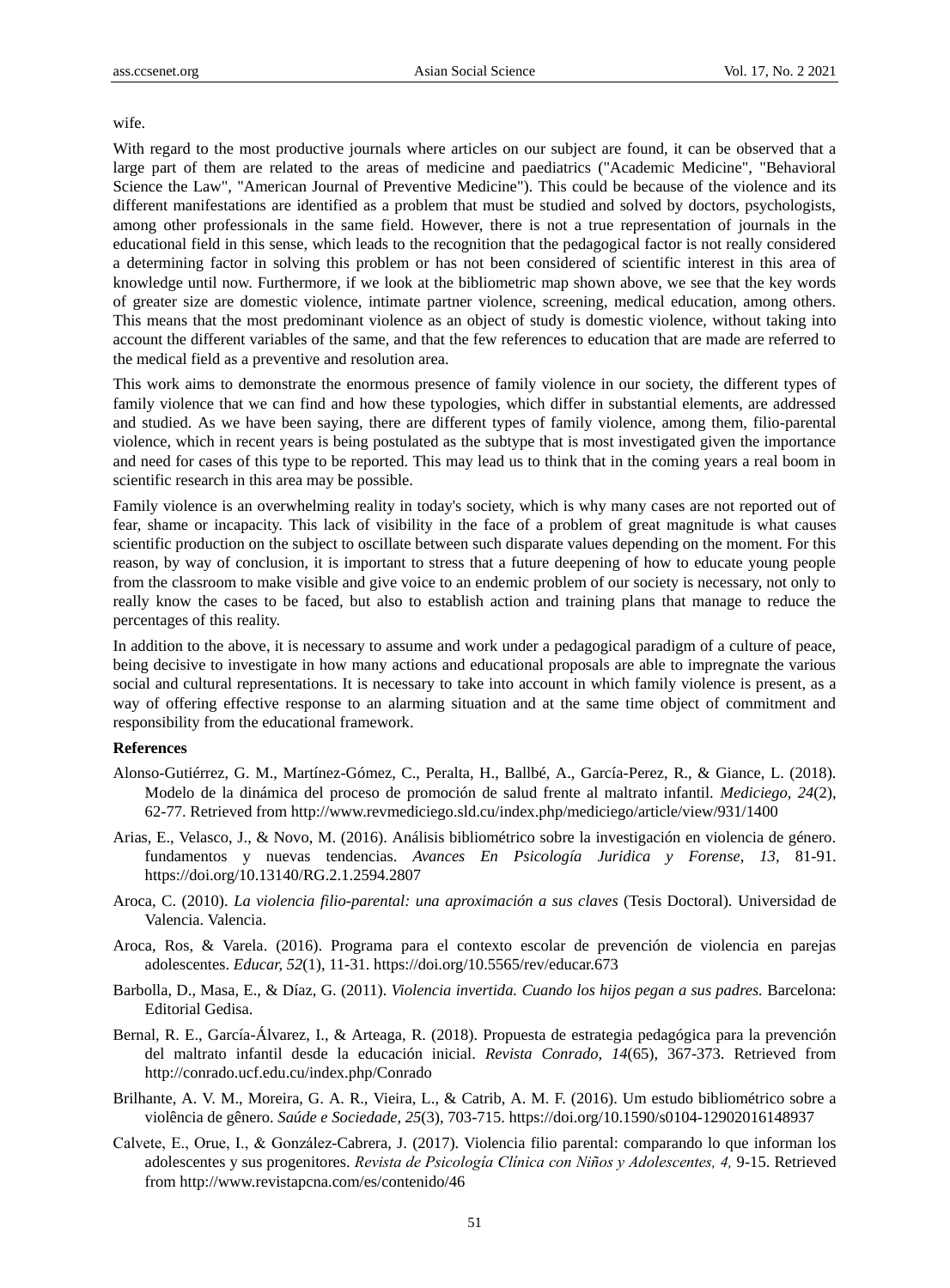- Calvete, E., Orue, I., & Sampedro, R. (2011). Violencia filio-parental en la adolescencia: Características ambientales y personales. *Infancia y Aprendizaje, 34*(3), 349-363. Retrieved from <https://psycnet.apa.org/doi/10.1174/021037011797238577>
- Calvete, E., & Veytia, M. (2018). Adaptación del Cuestionario de Violencia Filio-Parental en Adolescentes Mexicanos. *Revista Latinoamericana de Psicología, 50*(1), 49-60. Retrieved from <https://psycnet.apa.org/doi/10.14349/rlp.2018.v50.n1.5>
- Castillo, A., & Carreton, M. (2010). Research in communication. bibliometric study in journals of communication in Spain. *Comunicacion y Sociedad, 23*(2), 289-327. Retrieved from <https://revistas.unav.edu/index.php/communication-and-society/article/view/36234/30664>
- Cottrell, B. (2001). *Parent abuse: The abuse of parents by their teenage children*. Canad á The Family Violence Prevention Unit Health. Retrieved from htpp://www.canadiancre.com/parent\_abuse.htm
- Cruz, M. (1999). Bibliometría y Ciencias Sociales. *Clío: History and History Teaching, 7,* 1-10. Retrieved from <http://clio.rediris.es/clionet/articulos/bibliometria.htm>
- Del Hoyo-Bilbao, J., Gámez-Guadix, M., Orue, I., & Calvete, E. (2018). Psychometric properties of the Child-to-Parent Aggression Questionnaire in a clinical sample of adolescents who abuse their parents: Prevalence and gender differences. *Violence and Victims, 33*(2), 203-217[. http://doi.org/10.1891/0886-6708](http://doi.org/10.1891/0886-6708)
- Diem, A., & Wolter, S. (2013). The use of bibliometrics to measure research performance in education sciences. *Research in Higher Education, 54*(1), 86-114. Retrieved from<http://www.jstor.org/stable/23355360>
- Gallagher, E. (2004). Parents victimised by their children. *Australian and New Zealand Journal of Family Therapy, 25*(1), 1-12[. https://doi.org/10.1002/j.1467-8438.2004.tb00573.x](https://doi.org/10.1002/j.1467-8438.2004.tb00573.x)
- Gallego, R., Novo, M., Fariña, F., & Arce, R. (2019). Child-to-parent Violence and Parent-to-child Violence: A Meta-analytic Review. *European Journal of Psychology Applied to Legal Context, 11*(2), 51-59. <https://doi.org/10.5093/ejpalc2019a4>
- Ibabe, I., Jauregizar, J., & Díaz, O. (2007). *Violencia filio-parental: conductas violentas de jóvenes hacia sus padres.* Vitoria-Gasteiz: Servicio Central de Publicaciones del Gobierno Vasco. Retrieved from [http://www.jusap.ejgv.euskadi.net/r47-edukia/es/contenidos/informe\\_estudio/violencia\\_filio\\_parental/es\\_vif](http://www.jusap.ejgv.euskadi.net/r47-edukia/es/contenidos/informe_estudio/violencia_filio_parental/es_vifilpar/adjuntos/Violencia_Filio-Parental.pdf) [ilpar/adjuntos/Violencia\\_Filio-Parental.pdf](http://www.jusap.ejgv.euskadi.net/r47-edukia/es/contenidos/informe_estudio/violencia_filio_parental/es_vifilpar/adjuntos/Violencia_Filio-Parental.pdf)
- Instituto Nacional de Estadística. (2018). *Estadística de Violencia Doméstica y Violencia de Género Año 2017.* Registro Central para la Protección de las Víctimas de la Violencia Doméstica y de Género en el que se inscriben víctimas con orden de protección o medidas cautelares. Titularidad del Ministerio de Justicia. Recuperado de: [https://www.ine.es/prensa/evdvg\\_2017.pdf](https://www.ine.es/prensa/evdvg_2017.pdf)
- Martínez, M. L., Estévez, E., Jiménez, T. I., & Velilla, C. (2015). Violencia filo-parental. Principales características, factores de riesgo y claves para la intervención. *Papeles del Psicólogo, 3,* 216-223. Retrieved from http://www.papelesdelpsicologo.es/pdf/2615.pdf
- McGuire, K., & London, K. (2020). A retrospective approach to examining child abuse disclosure. *Child Abuse Negl, 99,* 104263.<https://doi.org/10.1016/j.chiabu.2019.104263>
- Miranda, A. (1990). Bibliometría. *Bibliotecas, 8*(1), 1-11. Retrieved from <https://www.revistas.una.ac.cr/index.php/bibliotecas/article/view/761>
- Nares, N., Mart ínez-García, D. G., & Colín, R. (2015). Violencia de género en la familia: Perspectiva jurídico penal. *Revista Científica Multidisciplinaria de Prospectiva, 22*(2), 116-124. Retrieved from <https://www.redalyc.org/pdf/104/10439327002.pdf>
- Organización Mundial de la Salud (2002). *Informe mundial sobre la violencia y la salud.* Retrieved from [http://whqlibdoc.who.int/publications/2002/9275324220\\_spa.pdf](http://whqlibdoc.who.int/publications/2002/9275324220_spa.pdf)
- Organización Mundial de la Salud (2016). *Informe sobre la situación mundial de la prevención de la violencia.* Washington, D. C.: World Health Organization 2014 Global Status Report on Violence Prevention.
- Pereira, R. (2011). *Psicoterapia de la violencia filio-parental: Entre el secreto y la vergüenza.* Madrid: Morata.
- Pereira, R. (2015). Family Dynamics and Therapeutic Intervention. En A., Holt. (coord.) *Working with Adolescent Violence and Abuse Towards Parents: Approaches and Contexts for Intervention* (pp.80-99). London & New York: Routledge.
- Pereira, R., Loinaz, I., del Hoyo-Bilbao, J., Arrospide, J., Bertino, L., Calvo, A., & Gutiérrez, M.M. (2017).